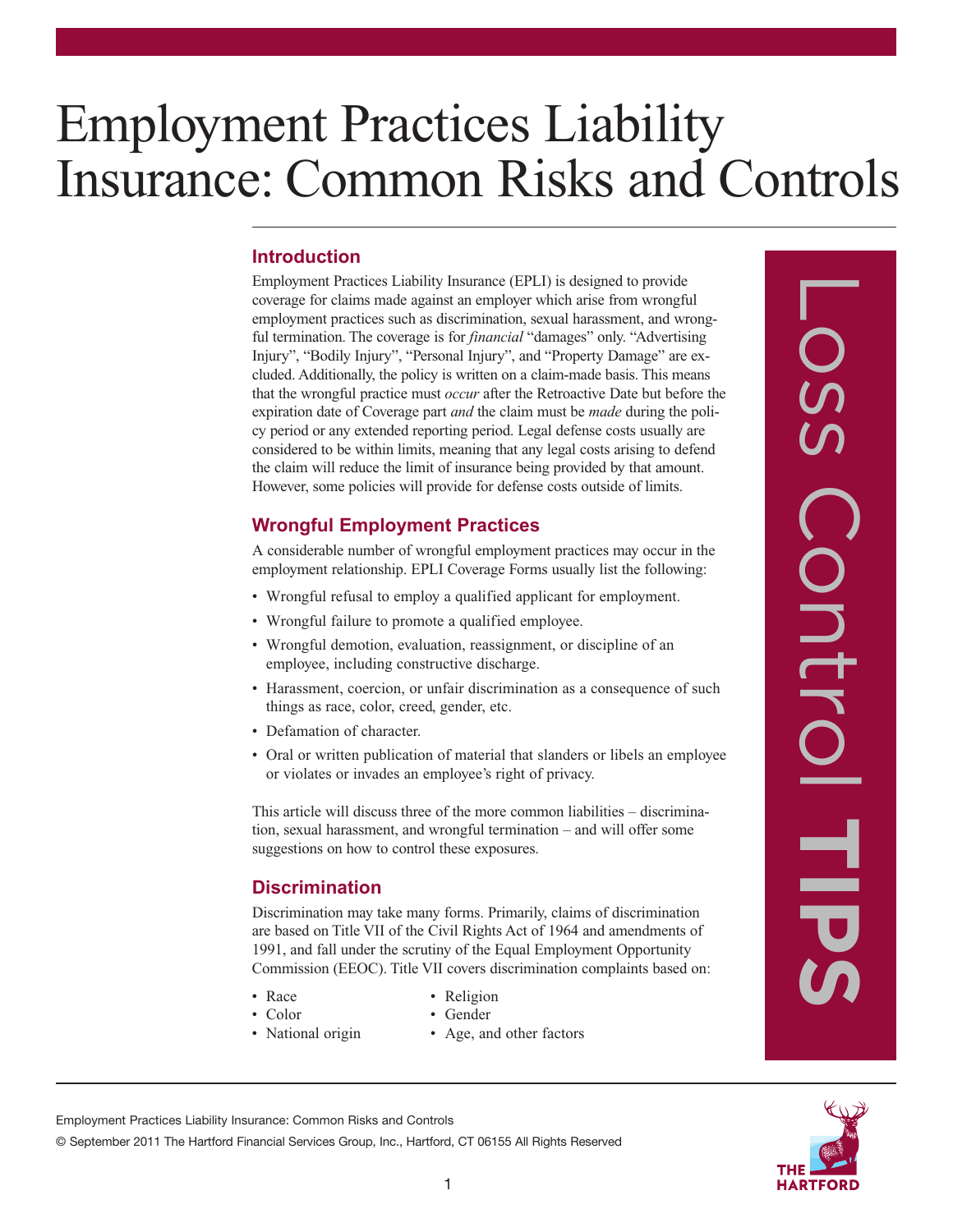The intent of Title VII is to ensure that employment decisions are made on the basis of an individual's qualifications for a particular job, rather than personal biases. There are other laws that protect employees from discrimination in the workplace, including the Americans with Disabilities Act of 1990, the Age Discrimination in Employment Act of 1967, and the Equal Pay Act of 1963.

The first step in minimizing the exposure to claims of discrimination is to create a fair and unbiased employment application, followed by well-designed and specific job descriptions for each position within the organization.

Employment applications can do much to reduce the possibility of being accused of discrimination. The application should be reviewed periodically by the company's legal advisor. Inappropriate questions which may be viewed as discriminatory (such as asking the applicant's race or national origin) should be eliminated. This information should have no bearing on the candidate's ability to perform the job.

An application should be accepted for a specific position. If applications are accepted for "any position" or "whatever is open," the employer may be required to consider *all* the applicants when *any* position becomes available. Applications should be time-specific; e.g., sixty or ninety days should be designated as the period of time in which the applications will be retained for consideration. Finally, there should be a sign-off where the candidate acknowledges that the information being provided is true and correct and that the candidate has read and understood the information included on the application.

The other major control is a well worded and well thought out job description. The job description should indicate the job criteria; i.e., the physical requirements, educational requirements, and experience requirements. Where possible, the criteria should be quantifiable. An example would be the physical requirement to "be able to lift 30 pounds every 5 minutes for 4 hours." An application that merely states "some lifting required" is not as precise and may afford much less liability protection.

Job descriptions should receive periodic review and updating. Whatever the job criteria are, they must be equally applied to all applicants. In other words, it is not appropriate to make selected applicants take a pre-placement physical examination because the employer believes that a disability or pre-existing condition exists. If a physical examination is indicated, it must be required for all applicants and it must relate directly to the job itself.

#### **Sexual Harassment**

Charges of sexual harassment have become more prevalent in recent years. What is acceptable conduct in the workplace has become more defined and a failure to maintain a sexual harassment policy can lead to litigation. Sexual harassment is unwelcome sexual advances, requests for sexual favors, and may also include verbal, visual, and physical conduct of a sexual nature. There are two categories of sexual harassment:

- *Quid pro quo* (meaning "this for that"). This category identifies harassment in which sexual contact is made a condition of employment (for which there is strict liability). An example is a supervisor who indicates that his female subordinate will gain the promotion she is seeking only if she consents to a sexual relationship.
- *Hostile environment.* This category identifies harassment in which unwelcome conduct creates an intimidating, hostile, or offensive working environment. An example is a male employee who continuously "ogles" or touches a female employee.

The main control for this exposure is a formal, written program to deal with sexual harassment. The program should have a very clear policy statement which indicates that such conduct is unacceptable and which outlines possible consequences if such conduct is found.

The program should also include the following:

- *An on-going training program* for all employees, which outlines what constitutes sexual harassment and what is the company's policy. Employees should date and sign an acknowledgment that they understand the policy.
- *Education for managers and supervisors* to ensure that they understand what constitutes sexual harassment and what actions should be taken when a condition is noticed or a complaint is made. Managers and supervisors must listen to employees' concerns, must take complaints seriously, and must investigate them promptly. The investigation should be made thoroughly and confidentially. Where harassment is found, swift and appropriate action must be taken. A threeto four-month follow up time is also recommended to assure that the harassment has ceased.
- *Appropriate documentation*, including sign offs that the parties have understood the issues and that the solutions are mandatory. Any disciplinary action must be documented and placed in the employee's personnel file. Documentation of training programs and employee sign-offs indicating class attendance and understanding is also appropriate.

Employment Practices Liability Insurance: Common Risks and Controls

© September 2011 The Hartford Financial Services Group, Inc., Hartford, CT 06155 All Rights Reserved